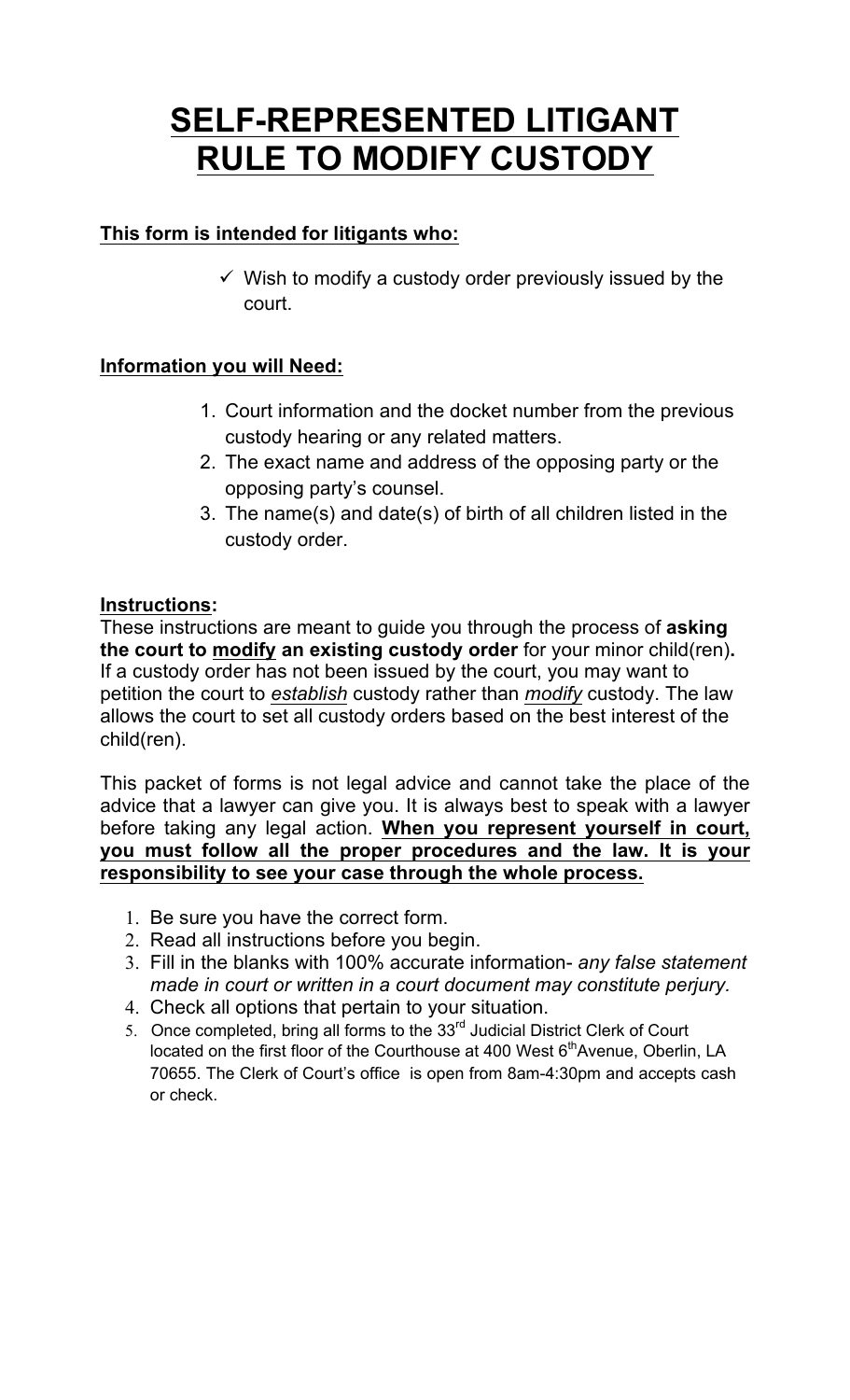### **STEP ONE** THE RULE

The first step is to fill out and file the "Rule to Modify Custody" form with the attached *"Verification" and "Order." Read everything carefully, double check the information you fill in, and make sure you fill out the forms completely.*  **1** 

These instructions will guide you through the Rule paragraph by paragraph.

- The top part of this form is your case information.
	- o If there is already a case open in family court between you and the other parent, you will have to file this rule in that case. You will have to get all of the case information from the Clerk's office when you file it. The information that you put in this part must match the open case information. Leave this part blank for now if you are unsure.
	- o If there is no previous case in family court with the other parent, fill in your name in the first blank on the left because you are the petitioner if you file the rule. The other parent is the defendant, so write his/her name underneath. When you file this form in the Clerk of Court's office, they will give you the docket number and the division. For now, leave the blanks on the right empty
- The beginning paragraph asks you to fill in your name and domicile. Your domicile is the parish/county and state where your current permanent address is.
- Paragraph 1 asks you to fill in the other parent's name and domicile.
- Paragraph 2 asks you to fill in the names and dates of birth of all the minor children born or adopted to you and the other parent.
- Paragraph 3 asks you information about the custody judgment in place right now. To fill this part out, it's a good idea to have a copy of that custody judgment with you. Write the date of the order in the first blank, then the case title in the next two blanks. This is usually listed at the top of your order, and looks something like "John Doe v. Jane Roe." In the next blank, write the docket number of the custody order. Finally, write in the name of the court that gave the order and the city where the court gave the order.
- Paragraph 4 asks you to write in the details of the current custody order, including how both parents split the custody of the child(ren).
- Paragraph 5 asks you to give the court all of your reasons for changing the custody order. Remember, the court can only change custody if there has been a material change in circumstance since the last order. Make sure you explain these changes fully.
- Paragraph 6 asks you to select the custody arrangement that you are requesting from the court.
	- $\circ$  The first option is if you are requesting joint custody of the child(ren), with one parent getting more time and the other parent getting visitation with the child(ren). If this is what you're requesting, check this option and write the name of the parent you want to have domiciliary status in the first blank. Usually, the domiciliary parent is the one the child primarily resides with and the parent that gets to make important decisions for the child. Then, write the other parent's name in the second blank, so that he/she can have physical custodial periods with the child. Then in the lines that follow, explain the time periods you would like for that parent to have those custodial periods.
	- $\circ$  The second option is if you are requesting joint custody of the child(ren) with both parents sharing equal time with the child(ren). If this is what you're requesting, check this option and write the name of the parent you want to have domiciliary status in the first blank. Then, write the other parent's name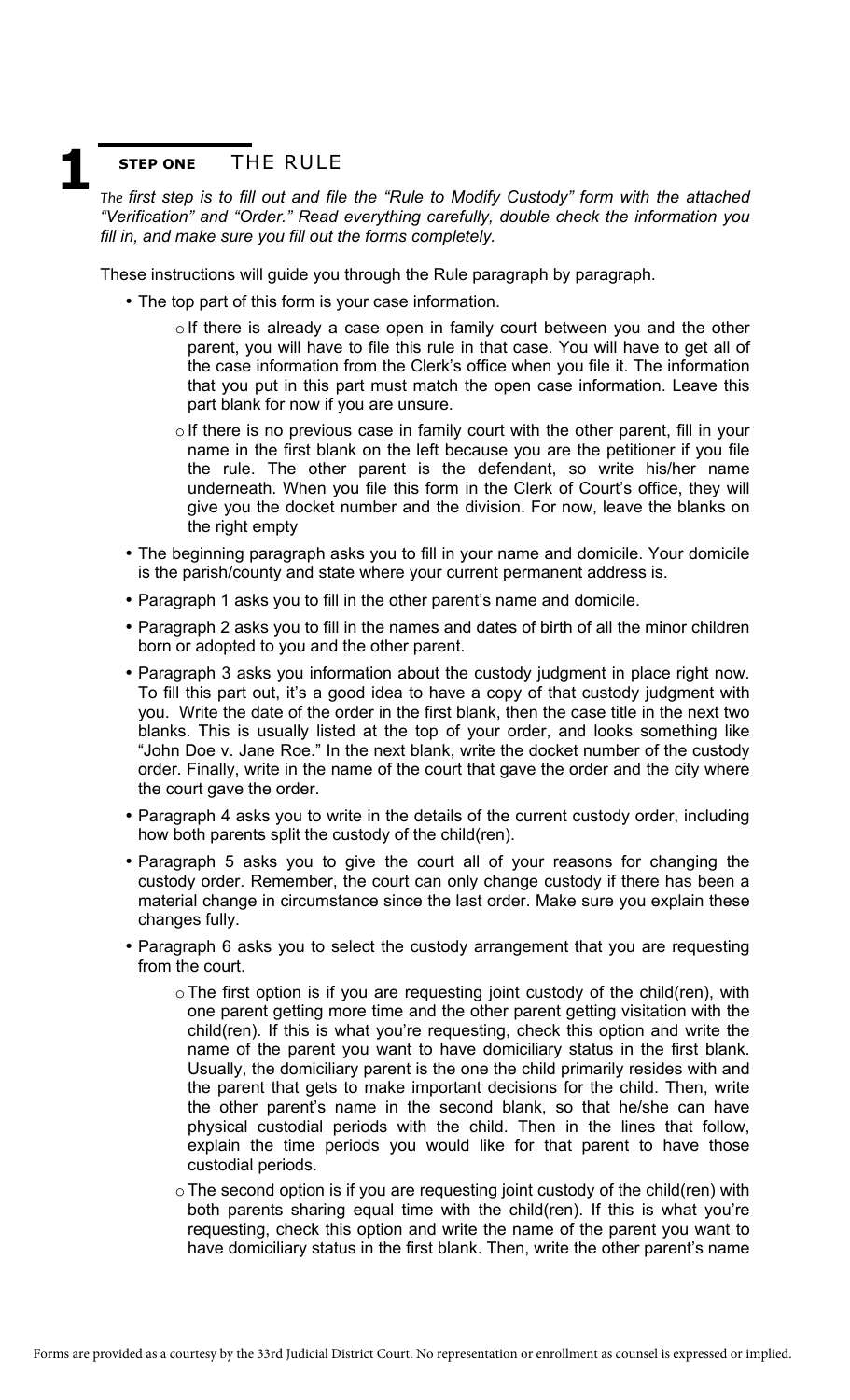in the second blank, and in the lines that follow, explain the time periods that you consider equal time for both parents.

- $\circ$  The third option is if you are requesting sole custody of the child(ren). If this is what you're requesting, check this option and then select one of the three options underneath. The first option here is if you want the other side to be allowed some visitation with the child(ren). The second option here is if you want the other side to have visitation with the child(ren) but under supervision. The third option here is if you don't want the other side to have any visitation with child(ren) at all.
- Finally, sign and provide your name, address, and telephone number at the top, under where it says "Respectfully submitted."

Along with your rule, you will also have to sign the "Verification" form, which states that you are swearing that everything in your rule is true.

- This step requires you to go to a notary.
- Fill out the top part with your case information just like your rule.
- Write in the parish that you get the form notarized in the first blank. Write your name in the center blank but **do not sign the form until you are directly in front of the notary.**
- The notary will fill in the bottom part of the form.
- **Do not fill in the "Order" section. The Judge will do this if applicable.**

### **STEP TWO** FILING **2**

After you've filled out all of the documents, you must file them with the Clerk of Court's office.

- You must go to Clerk of Court's office in the parish where you are filing.
- You must file the original forms that you filled out. It's also a good idea to make 2 copies of your filled out forms and bring them with you. When you file the originals, ask the Clerk of Court's office to stamp your copies for your records.
- The Clerk of Court's office can also provide your case information, like the name of your case, your case number, and your division. Write this information down and keep it because you will need it to check the status of your case.
- Anytime you file something with the Clerk of Court's office, you will have to pay a filing fee, unless you have been granted pauper status. There are different fees for different documents. The Clerk of Court's office can tell you how much the fees are.
- If you cannot afford to pre-pay the costs, you may request to file as a pauper by checking the second box. You also have to fill out and file a separate "In Forma Pauperis" form, which you can get from the Self-Help Resource Center or the Clerk of Court's office. \*IMPORTANT- Pauper status doesn't make filing free, but only lets you go without paying in advance. You may have to pay court costs after the case is over.

Once you file your documents with the Clerk of Court's office, it will take a little time for it to get to the judge's office. Once the judge signs it, the judge's office will send the documents back to the Clerk of Court's office.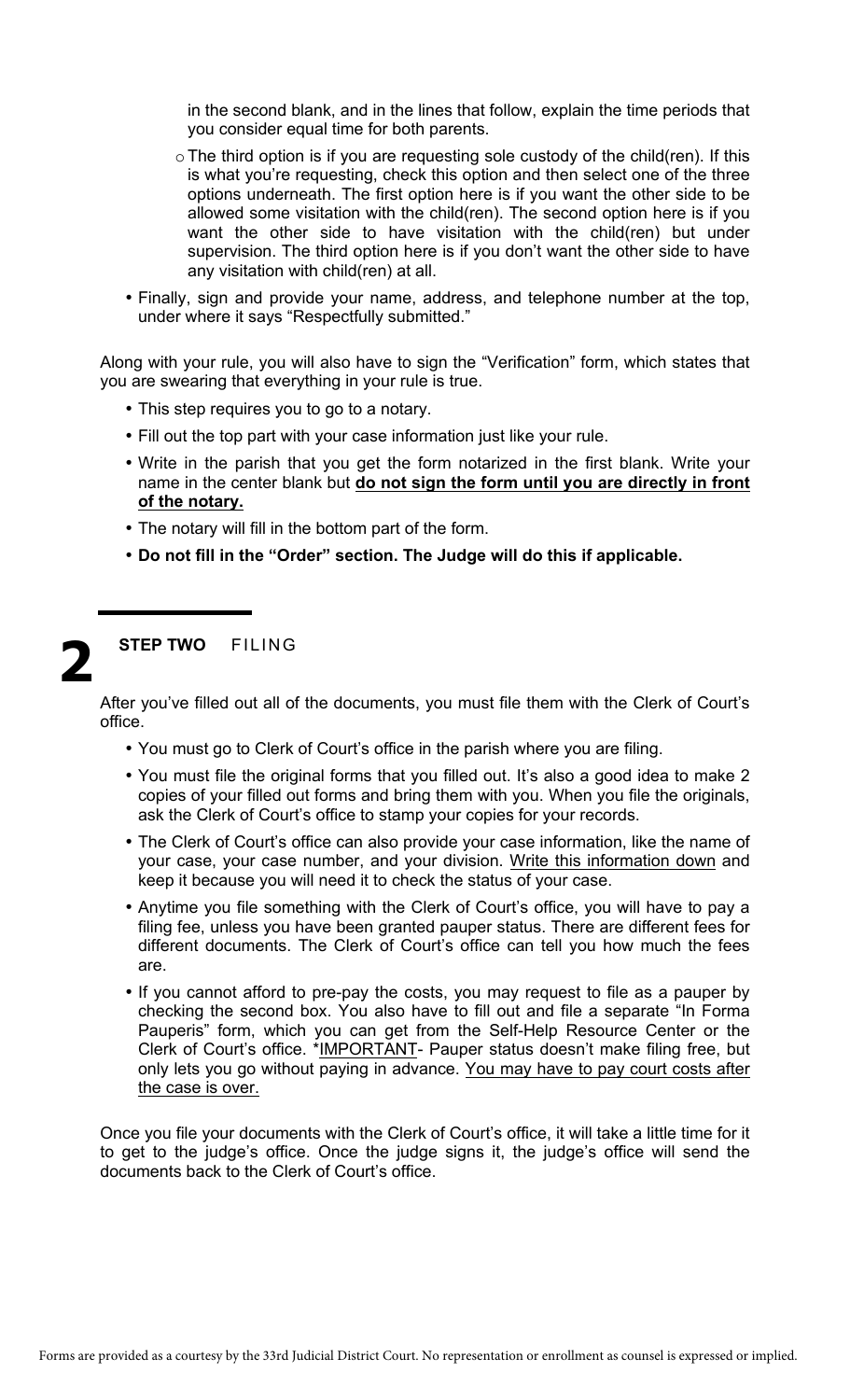# **3**

### **STEP THREE** COMING TO COURT

*This is the final step in modifying your child custody order. You will have to come to court to put on your case and explain to the judge why your child custody order should be changed.* 

Be sure to bring any evidence or witnesses that will help you prove your case. Remember, it is your responsibility to show the court why you should get a modification in child custody. You have to prove this in court using testimony from the witnesses and any evidence that you have that is relevant. It is very important to bring a copy of the custody judgment in place right now with you on your court date.

Make sure you are present in the courtroom on the day and time that you were given by the court. Get to court early to allow time for traffic, parking, walking to the courthouse, and getting through security.

Go to the courtroom and wait quietly until your case is called. When your case is called, stand up and go forward. The judge will allow you to call your witnesses and testify first. The judge will also allow the other side to question you and your witnesses. Make sure to introduce any evidence that you brought with you when it's your turn.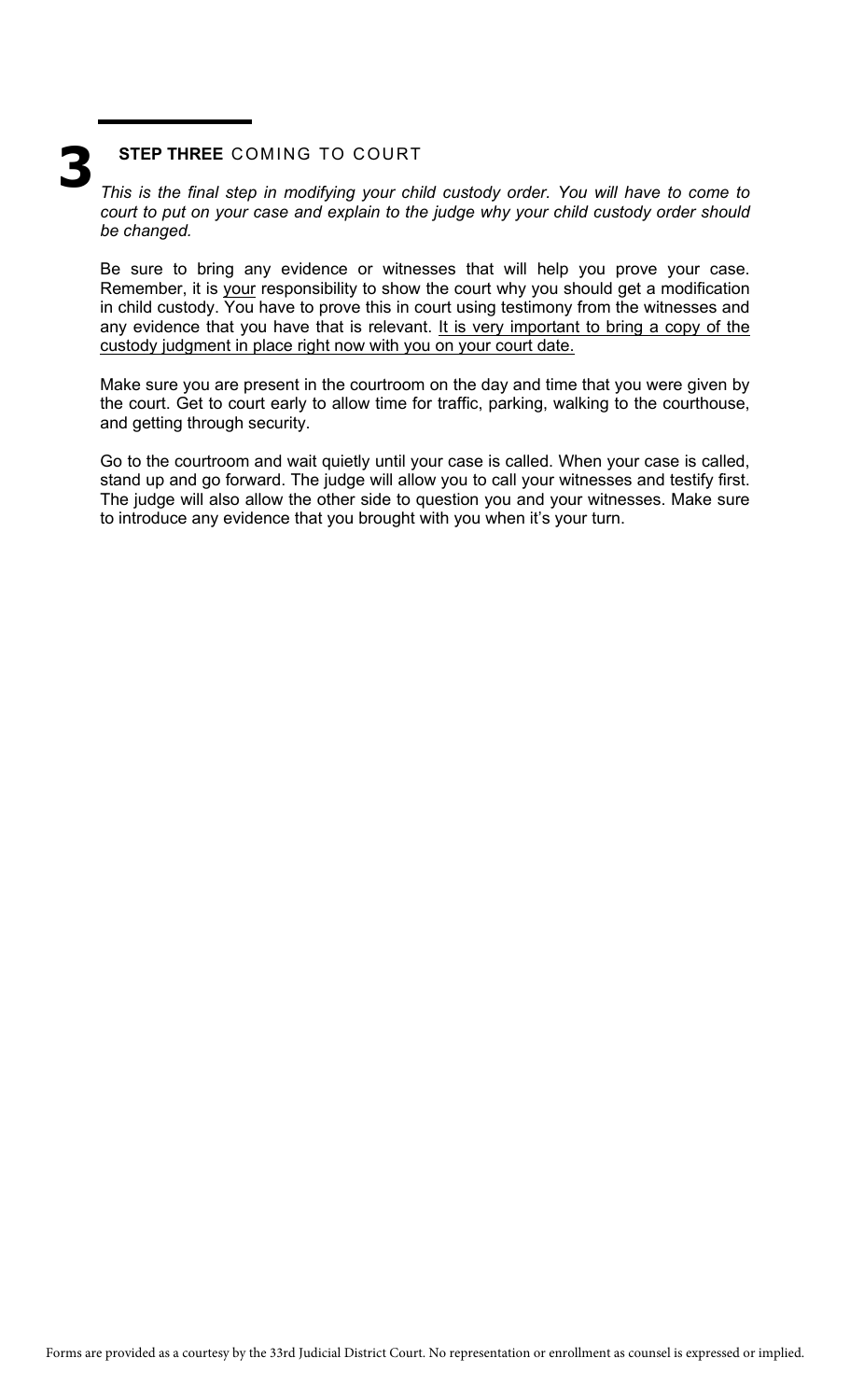| (Petitioner)                      |                                                                   |                                | 33rd JUDICIAL DISTRICT COURT                                                                  |  |  |  |  |
|-----------------------------------|-------------------------------------------------------------------|--------------------------------|-----------------------------------------------------------------------------------------------|--|--|--|--|
|                                   |                                                                   |                                |                                                                                               |  |  |  |  |
| <b>VERSUS</b>                     |                                                                   | DOCKET NUMBER: _______________ |                                                                                               |  |  |  |  |
| (Defendant)                       |                                                                   |                                | ALLEN PARISH, LOUISIANA                                                                       |  |  |  |  |
|                                   |                                                                   |                                |                                                                                               |  |  |  |  |
| FILED:__________________          |                                                                   |                                | DEPUTY CLERK___________________                                                               |  |  |  |  |
|                                   |                                                                   |                                |                                                                                               |  |  |  |  |
|                                   |                                                                   | <b>RULE TO MODIFY CUSTODY</b>  |                                                                                               |  |  |  |  |
|                                   |                                                                   |                                |                                                                                               |  |  |  |  |
|                                   |                                                                   |                                | full age of majority domiciled in the Parish/County of __________________________, State of   |  |  |  |  |
|                                   |                                                                   |                                | ___________________________, (parish and state where you permanently reside) who respectfully |  |  |  |  |
| represents:                       |                                                                   |                                |                                                                                               |  |  |  |  |
|                                   |                                                                   | $\mathbf 1$                    |                                                                                               |  |  |  |  |
|                                   |                                                                   |                                |                                                                                               |  |  |  |  |
|                                   |                                                                   |                                | guardian in previous custody order) of full age of majority domiciled in the Parish/County of |  |  |  |  |
|                                   |                                                                   |                                |                                                                                               |  |  |  |  |
|                                   |                                                                   |                                |                                                                                               |  |  |  |  |
|                                   |                                                                   |                                | Late of Late of Assembly Charish and state of                                                 |  |  |  |  |
| defendant's permanent residence). |                                                                   |                                |                                                                                               |  |  |  |  |
|                                   |                                                                   | 2.                             |                                                                                               |  |  |  |  |
|                                   | The following minor children were born or adopted by the parties: |                                |                                                                                               |  |  |  |  |
|                                   | (DATE OF BIRTH)                                                   | (CHILD'S NAME)                 | (DATE OF BIRTH)                                                                               |  |  |  |  |
|                                   |                                                                   |                                |                                                                                               |  |  |  |  |
|                                   | (DATE OF BIRTH)                                                   | (CHILD'S NAME)                 | (DATE OF BIRTH)                                                                               |  |  |  |  |
| (CHILD'S NAME)                    |                                                                   |                                |                                                                                               |  |  |  |  |
| (CHILD'S NAME)                    | (DATE OF BIRTH)                                                   | (CHILD'S NAME)                 | (DATE OF BIRTH)                                                                               |  |  |  |  |
|                                   |                                                                   | 3.                             |                                                                                               |  |  |  |  |
|                                   |                                                                   |                                | There is currently a court order in place for the custody of the minor child(ren) that was    |  |  |  |  |
|                                   |                                                                   |                                |                                                                                               |  |  |  |  |
|                                   |                                                                   |                                |                                                                                               |  |  |  |  |
|                                   |                                                                   |                                | name of previous case), bearing the docket number __________________________, filed in        |  |  |  |  |
|                                   |                                                                   |                                |                                                                                               |  |  |  |  |
| (CHILD'S NAME)                    |                                                                   | 4.                             |                                                                                               |  |  |  |  |
| The<br>custody                    | order<br>rendered                                                 | that<br>by<br>court            | follows:<br>order<br>is<br>as                                                                 |  |  |  |  |

Forms are provided as a courtesy by the 33rd Judicial District Court. No representation or enrollment as counsel is expressed or implied.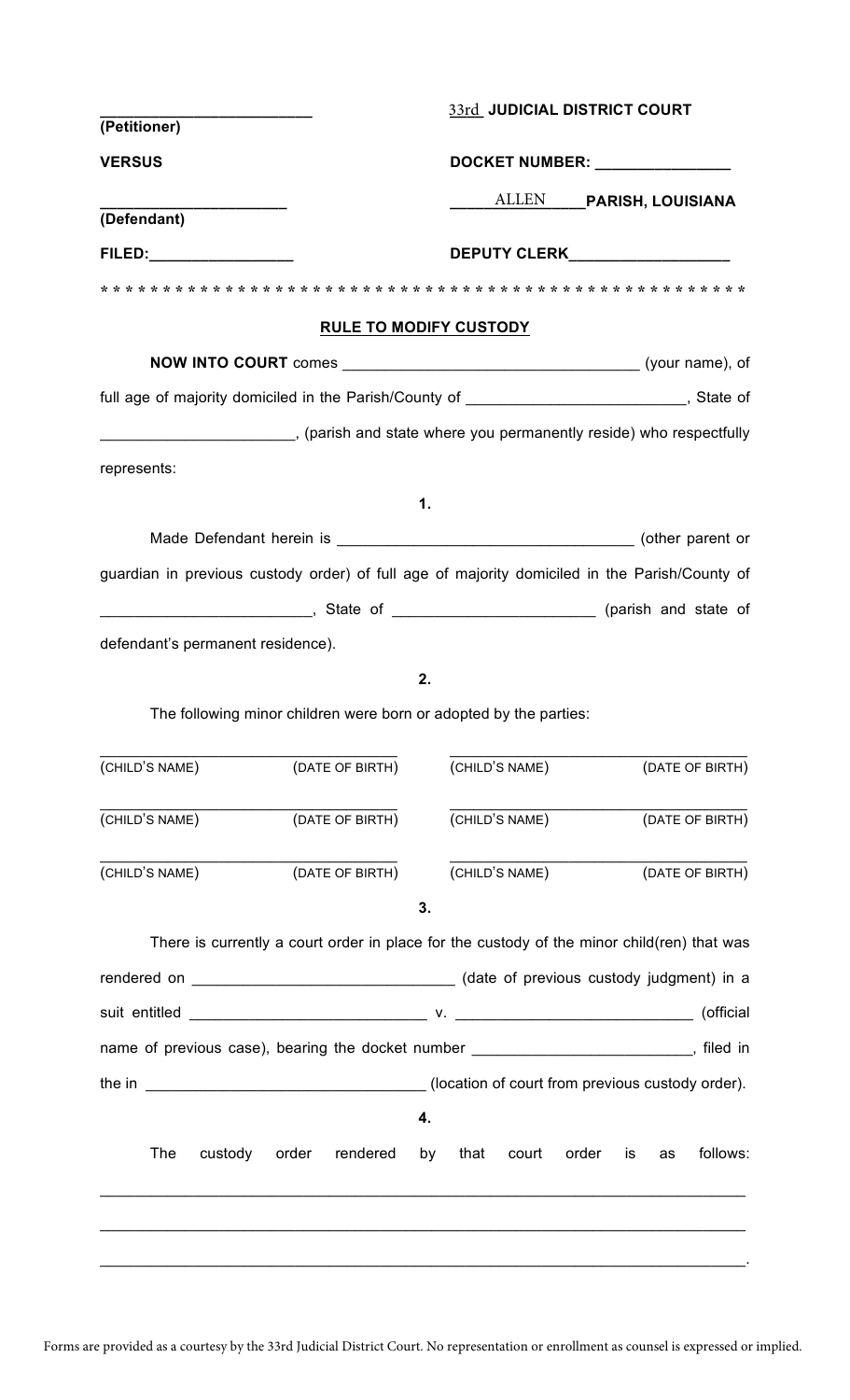Petitioner is entitled to a modification of the existing custody order because the following material changes in circumstance have occurred since the time that the previous order was set:

| <u> 1980 - Jan Barbara de Amerikaansk politiker (</u>        |                                                                                                                                                                                                                               |
|--------------------------------------------------------------|-------------------------------------------------------------------------------------------------------------------------------------------------------------------------------------------------------------------------------|
|                                                              | 6.                                                                                                                                                                                                                            |
|                                                              | Petitioner believes it is in the best interest of the child(ren) that the current custody order                                                                                                                               |
| be modified as follows: (please select one of the following) |                                                                                                                                                                                                                               |
|                                                              | Petitioner requests that the parties be awarded joint custody, with                                                                                                                                                           |
|                                                              | designated as domiciliary parent, and with custodial                                                                                                                                                                          |
|                                                              |                                                                                                                                                                                                                               |
|                                                              |                                                                                                                                                                                                                               |
|                                                              |                                                                                                                                                                                                                               |
|                                                              | Petitioner requests that the parties be awarded joint custody, with _____________                                                                                                                                             |
|                                                              | designated as domiciliary parent, and with the parties sharing equal time with the minor                                                                                                                                      |
|                                                              |                                                                                                                                                                                                                               |
|                                                              | child(ren) as follows: example and the set of the set of the set of the set of the set of the set of the set of the set of the set of the set of the set of the set of the set of the set of the set of the set of the set of |
|                                                              |                                                                                                                                                                                                                               |
|                                                              | Petitioner requests that Petitioner be awarded sole custody subject to one of the                                                                                                                                             |
|                                                              | following by the Respondent: (please select one of the following)                                                                                                                                                             |
|                                                              | Petitioner requests that the Respondent be awarded reasonable visitation                                                                                                                                                      |
|                                                              |                                                                                                                                                                                                                               |
|                                                              |                                                                                                                                                                                                                               |
|                                                              |                                                                                                                                                                                                                               |
|                                                              | Petitioner requests that the Respondent be awarded supervised visitation as                                                                                                                                                   |
|                                                              |                                                                                                                                                                                                                               |
|                                                              | Petitioner requests that the Respondent be not be awarded any visitation.                                                                                                                                                     |

**WHEREFORE** Petitioner prays that after all legal delays and due proceedings, this Court issue a Judgment modifying the custody arrangement between the parties for their minor child(ren), and for all general and equitable relief.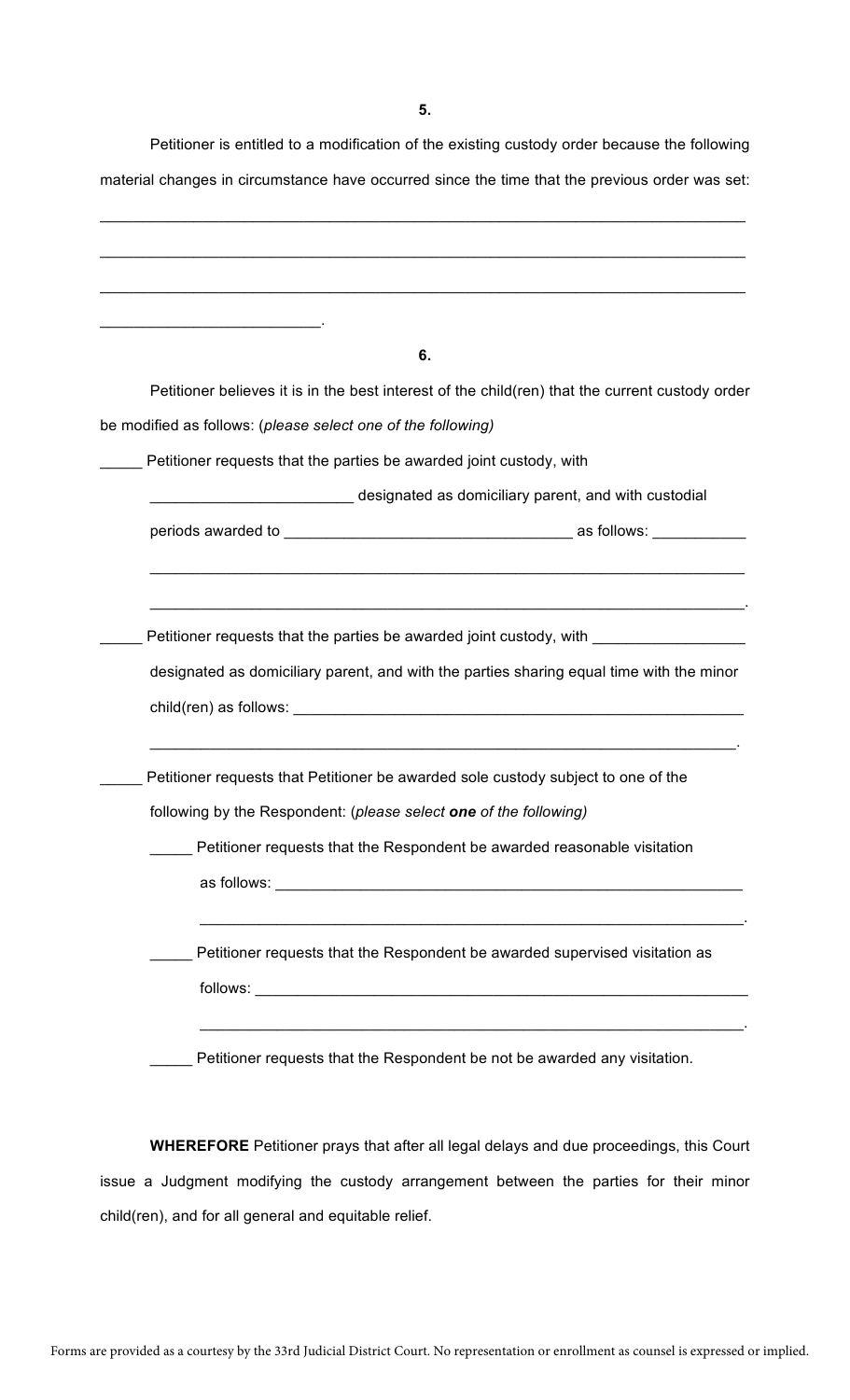**PETITIONER FURTHER PRAYS** that a rule *nisi* issue herein ordering the Defendant to appear and show cause on a date and time fixed by this Court why an interim custody judgment should not be rendered pending a trial in this matter.

### **PETITIONER FURTHER PRAYS** that:

\_\_\_\_\_ Petitioner be allowed to proceed *In Forma Pauperis*

**EXECTE:** Petitioner be cast with the costs of these proceedings.

Defendant be cast with the costs of these proceedings.

The parties share the costs of these proceedings in equal amounts.

Respectfully submitted,

 $\mathcal{L}_\mathcal{L}$  , where  $\mathcal{L}_\mathcal{L}$  , we have the set of the set of the set of the set of the set of the set of the set of the set of the set of the set of the set of the set of the set of the set of the set of the set (SIGNATURE)

 $\mathcal{L}_\mathcal{L}$  , which is a set of the set of the set of the set of the set of the set of the set of the set of the set of the set of the set of the set of the set of the set of the set of the set of the set of the set of (PRINTED FULL NAME)

 $\mathcal{L}_\mathcal{L}$  , which is a set of the set of the set of the set of the set of the set of the set of the set of the set of the set of the set of the set of the set of the set of the set of the set of the set of the set of

\_\_\_\_\_\_\_\_\_\_\_\_\_\_\_\_\_\_\_\_\_\_\_\_\_\_\_\_\_\_\_\_\_\_\_\_\_\_

 $\mathcal{L}_\mathcal{L}$  , which is a set of the set of the set of the set of the set of the set of the set of the set of the set of the set of the set of the set of the set of the set of the set of the set of the set of the set of

(STREET ADDRESS)

(CITY/STATE/ZIP CODE)

(TELEPHONE NUMBER)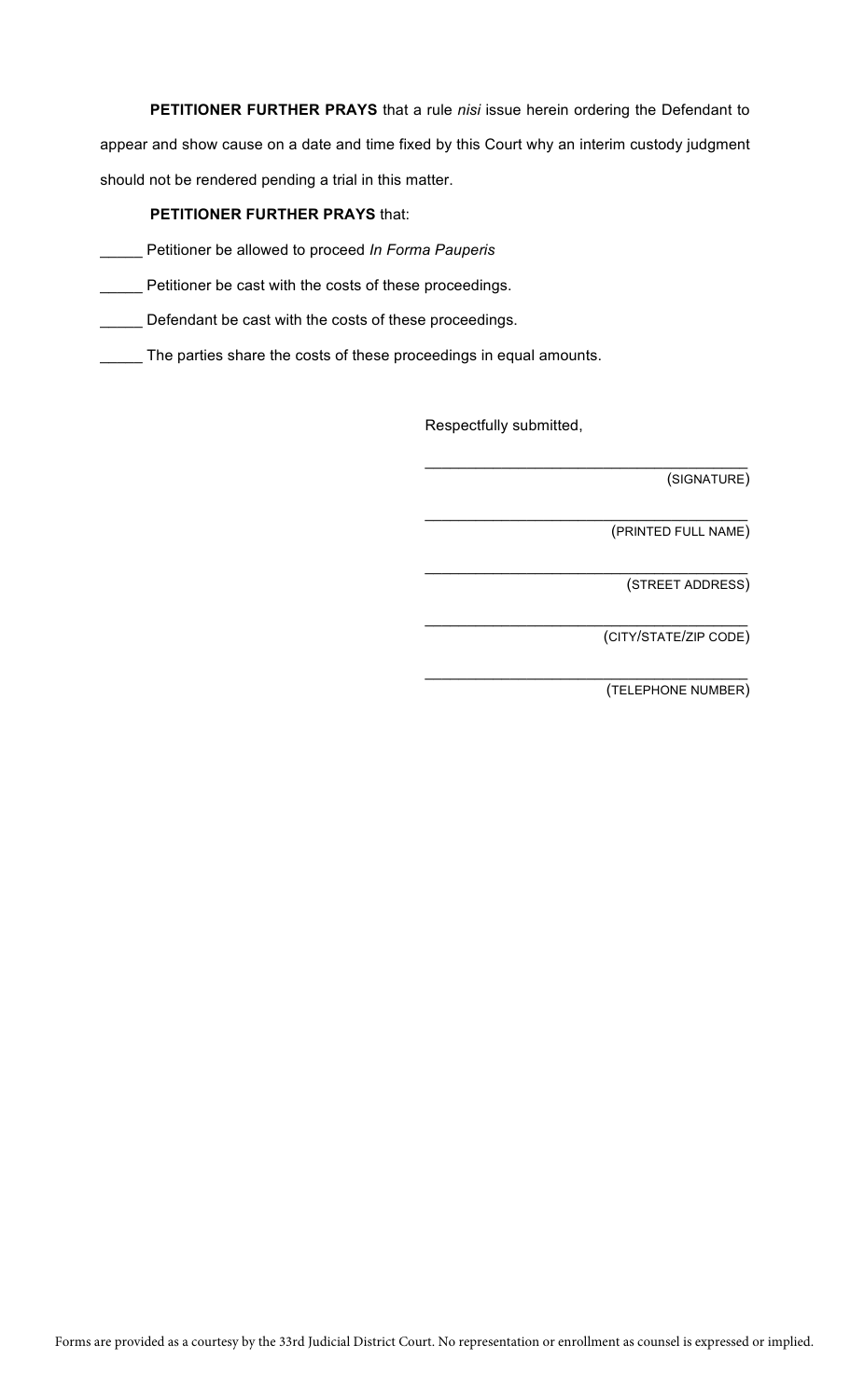| (Petitioner)  | 33rd JUDICIAL DISTRICT COURT             |  |  |  |
|---------------|------------------------------------------|--|--|--|
| <b>VERSUS</b> | <b>DOCKET NUMBER:</b>                    |  |  |  |
| (Defendant)   | <b>ALLEN</b><br><b>PARISH, LOUISIANA</b> |  |  |  |
| FILED:        | <b>DEPUTY CLERK</b>                      |  |  |  |
|               |                                          |  |  |  |

### **VERIFICATION**

STATE OF LOUISIANA PARISH OF \_\_\_\_\_\_\_\_\_\_\_\_\_\_\_\_\_\_\_\_\_\_\_\_\_\_\_\_\_\_\_\_\_\_\_

**BEFORE ME,** the undersigned Notary Public, duly commissioned and qualified in this state and parish, personally appeared:

#### $\_$ PETITIONER'S NAME

who after being duly sworn, did depose and state that he/she is the Petitioner in the above and foregoing numbered and entitled cause, that he/she has read the same, and that all of the allegations contained therein are true and correct to the best of his/her knowledge, information, and belief.

|              |     |            |                      |        |    |      | PETITIONER SIGNATURE |     |    |
|--------------|-----|------------|----------------------|--------|----|------|----------------------|-----|----|
| <b>SWORN</b> | TO. | <b>AND</b> | <b>SUBSCRIBED</b>    | before | me | this |                      | day | of |
|              |     |            |                      |        |    |      | Louisiana.           |     |    |
|              |     |            | <b>NOTARY PUBLIC</b> |        |    |      |                      |     |    |